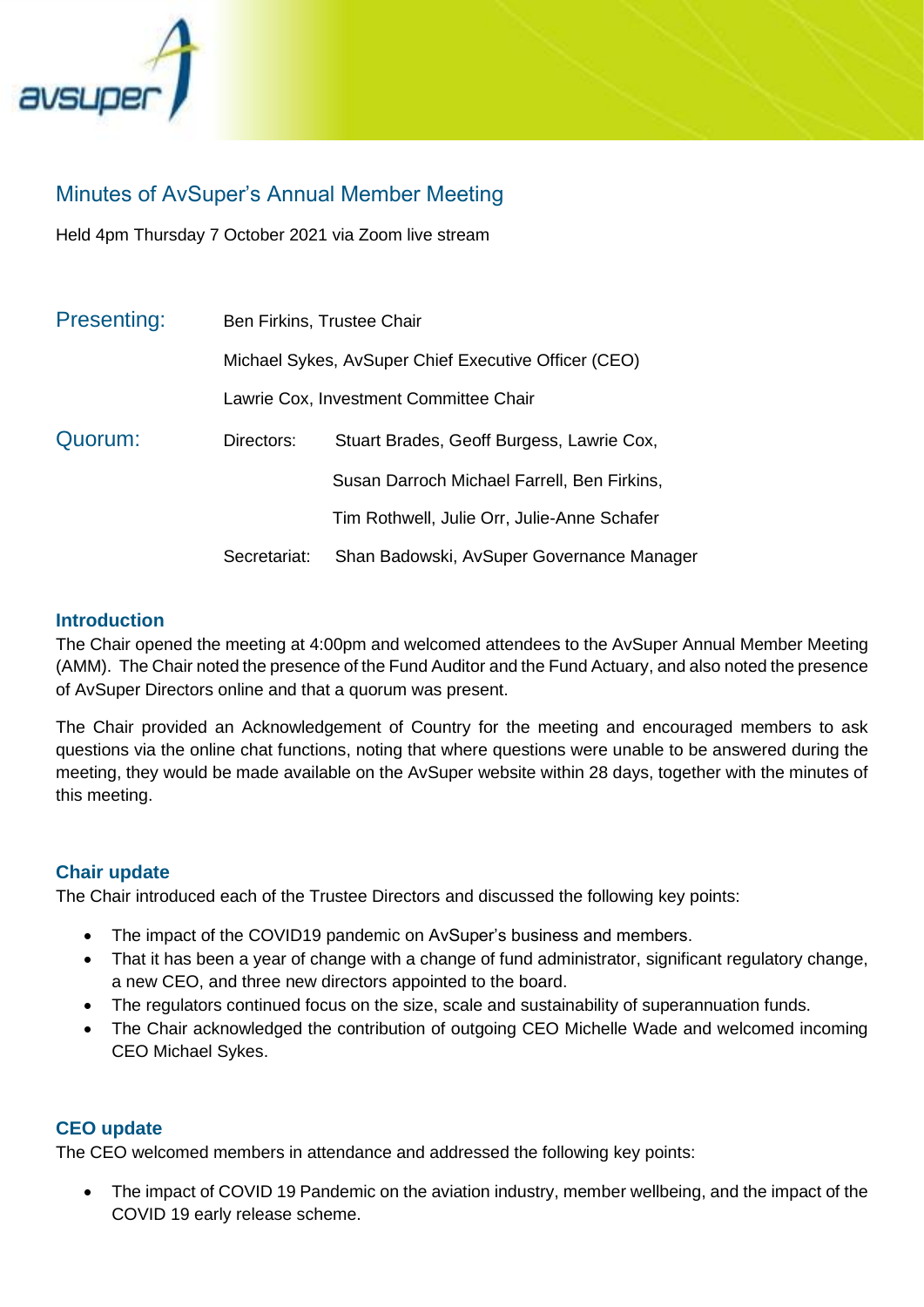- Significant regulatory change within the superannuation environment including Your Future Your Super, the introduction of the APRA Performance Assessment and fund stapling.
- A push by regulators for small funds to merge, with APRA's view that funds require \$30b in funds under management to be sustainable.
- AvSuper's operating position noting an extract of the income statement
- Highlights of operational improvements including the change of administrator, move to daily unit pricing, introduction of new and improved retirement calculator, administration fee reduction in November 2020 and the introduction of a fee cap in September 2021 effective 1 July 2021.
- AvSuper's operational outlook and performance against the APRA performance assessment.

## **Investment Committee Chair update**

The Investment Committee Chair discussed the following key points:

- Changes implemented during the year including the appointment of three new directors to the Investment Committee and a range of new investment managers added to the portfolio.
- An overview of fund performance for the year, noting that it was an exceptional year for equity returns, and that this contributed to AvSuper's highest return in its 30-year history for 2020/2021.
- The Committee Chair provided an overview of the APRA performance assessment, how it was benchmarked and measured, and the reasons for AvSuper's failure of the performance assessment.
- Performance history over 1,3,5,7 and 10 years was addressed, noting that performance ranged from 1<sup>st</sup> to 4<sup>th</sup> quartile over these time frames, and that performance over the seven years covered by the APRA performance assessment was the poorest timeframe in terms of relative performance.
- The Committee Chair noted that the Trustee was making improvements as necessary and developing contingencies.
- A general overview of some investment managers within the current portfolio was provided.

## **Member questions**

The following questions were submitted by members either prior to the meeting or via the online chat function at the meeting.

| <b>Will</b><br><b>AvSuper's</b><br>fees<br>become<br>competitive<br>with<br>the<br>larger<br>funds? | We have reduced admin fees over the last two years and have<br>recently announced a cap on admin fees of \$1,000 plus \$1.15 per<br>week for the 2022 financial year. As a comparison CBUS who is a<br>\$70bn fund currently has a fee cap of \$1000 plus \$2.00 a week.                                                                                                 |
|-----------------------------------------------------------------------------------------------------|--------------------------------------------------------------------------------------------------------------------------------------------------------------------------------------------------------------------------------------------------------------------------------------------------------------------------------------------------------------------------|
|                                                                                                     | While AvSuper's operating costs compared to its overall assets stack<br>up favourably against the larger funds, we acknowledge that we will<br>not always be able to match some of the large funds on a pure fee<br>basis. But there can be other trade-offs; a large volume of members<br>may lead to lower-level personal service than a smaller boutique<br>offering. |
|                                                                                                     | AvSuper is an all profit to members fund. Our fees are a transfer of<br>either the costs of investing or of running the fund.                                                                                                                                                                                                                                            |
|                                                                                                     | Our admin fees are used to cover the operating and administration<br>costs of the fund. The Administration fee is the mechanism to split<br>these costs equitably among members. The fee is influenced by the<br>total operating cost of the fund but also the number of members in                                                                                      |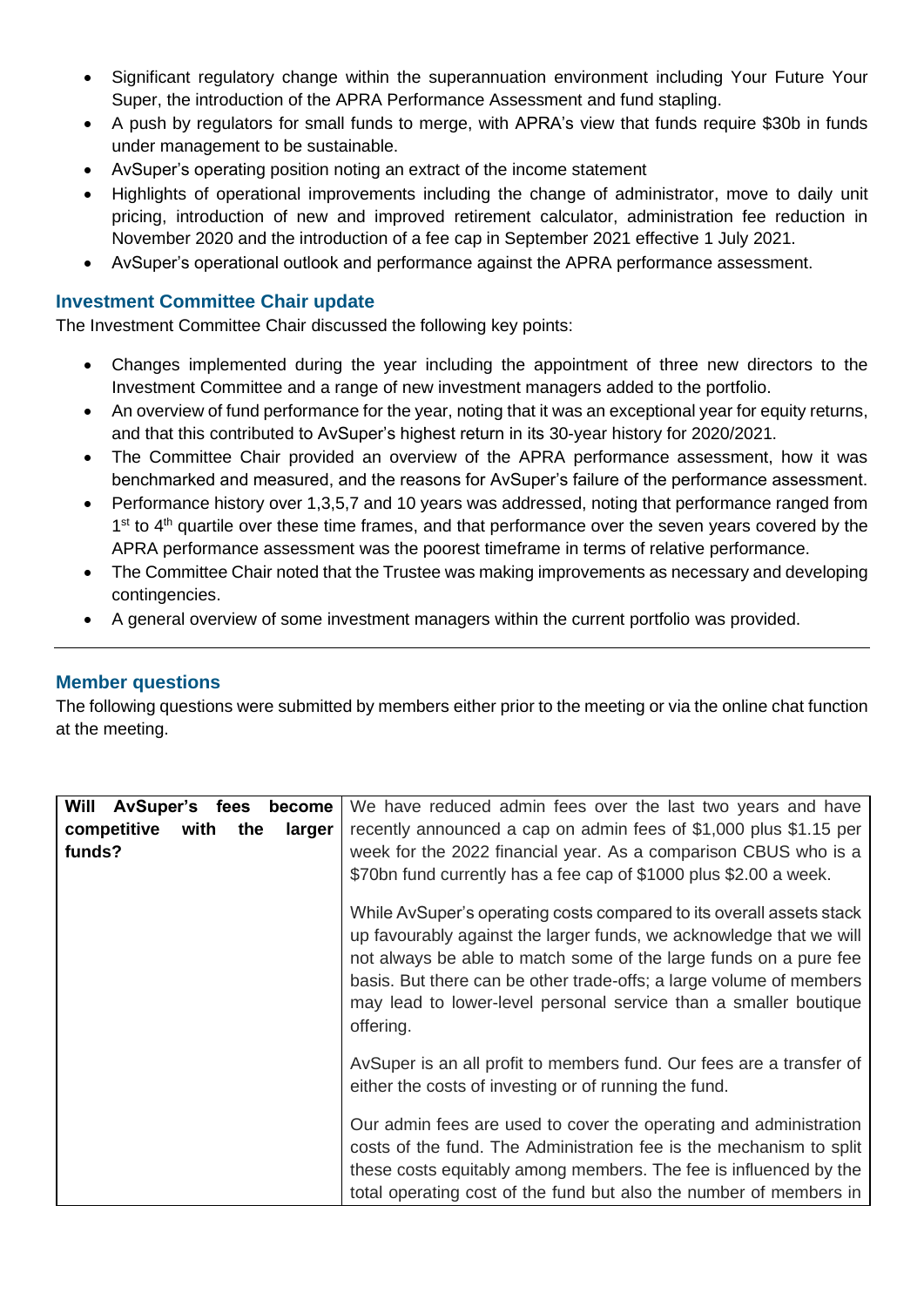|                                                                                                                                                                                                                   | the fund. Some of the larger funds have in excess of 1.5 to 2 million<br>members, whereas AvSuper has around 6,000.<br>Investment fees and Indirect Cost Ratios represent the cost of<br>investing. They cover the Investment Managers we employ, stamp<br>duty, brokerage custody and asset consulting. Our investment fees<br>are listed at the higher end because we use active investment<br>management including private equity and other specialist<br>investments in order to aim for higher returns whilst managing risk.<br>It's important to compare like for like investment options when<br>comparing fees between funds.                                                                                                                                                                                                                                                                                                                                                                                                                                                                                                                                                                                                                                                                                                                                                                                                                                                                                                                                                                                                                                                                                                                                                                                                                                                  |
|-------------------------------------------------------------------------------------------------------------------------------------------------------------------------------------------------------------------|----------------------------------------------------------------------------------------------------------------------------------------------------------------------------------------------------------------------------------------------------------------------------------------------------------------------------------------------------------------------------------------------------------------------------------------------------------------------------------------------------------------------------------------------------------------------------------------------------------------------------------------------------------------------------------------------------------------------------------------------------------------------------------------------------------------------------------------------------------------------------------------------------------------------------------------------------------------------------------------------------------------------------------------------------------------------------------------------------------------------------------------------------------------------------------------------------------------------------------------------------------------------------------------------------------------------------------------------------------------------------------------------------------------------------------------------------------------------------------------------------------------------------------------------------------------------------------------------------------------------------------------------------------------------------------------------------------------------------------------------------------------------------------------------------------------------------------------------------------------------------------------|
| <b>CEO</b><br>said<br>$"$ if<br>$\mathbf a$<br>merger<br>opportunity<br>presents" That<br>sounds like he has made his<br>decision that merger is good.<br>Please expand further on how a<br>merger could be good. | As outlined in the presentation, we are not currently in any merger<br>discussions and would keep members informed if a decision to<br>merge was made.<br>The presentation outlined that there is broader pressure for small<br>funds to merge with larger funds as part of the push for consolidation<br>in superannuation. This commenced with the Productivity<br>Commission report into Superannuation in 2019 and has progressed<br>with the recent Your Future Your Super legislation. The deputy<br>chairman of APRA (one of the superannuation regulators) presented<br>a view in May that there are too many funds, and that funds with less<br>than \$30b should consider merging with larger funds. The Trustee is<br>conscious of the external environment in setting a strategy which will<br>get the best outcomes for its members.<br>Like any two businesses merging, superannuation merger outcomes<br>aren't always guaranteed. They will depend on a lot of factors such<br>as who the merger partner is, the ongoing level of service provided<br>to members by the merged funds, the complexity in operations,<br>overall capability and sustainability of the two merged parties and<br>investment performance for example.<br>Acknowledging this though, where superannuation mergers differ<br>from other industries and businesses is that superannuation<br>Trustees are required under law (through the SIS regulations).<br>To act in the best interests of beneficiaries at all times and<br>promote the financial interests of the beneficiaries<br>To ensure that members will have rights in the merged fund<br>equivalent to those rights, in respect of the member's<br>benefits, that the member has in the existing fund.<br>Therefore, the Trustee is required to demonstrate that benefits to<br>members are better or equivalent from a merger. |
| What is the reg target? Saying<br>"above" isn't sufficient in that I<br>have no comparison                                                                                                                        | The Trustee maintains an Operational Risk Financial Requirement<br>reserve to cover losses arising from significant operational risks and<br>risk events (not otherwise covered).                                                                                                                                                                                                                                                                                                                                                                                                                                                                                                                                                                                                                                                                                                                                                                                                                                                                                                                                                                                                                                                                                                                                                                                                                                                                                                                                                                                                                                                                                                                                                                                                                                                                                                      |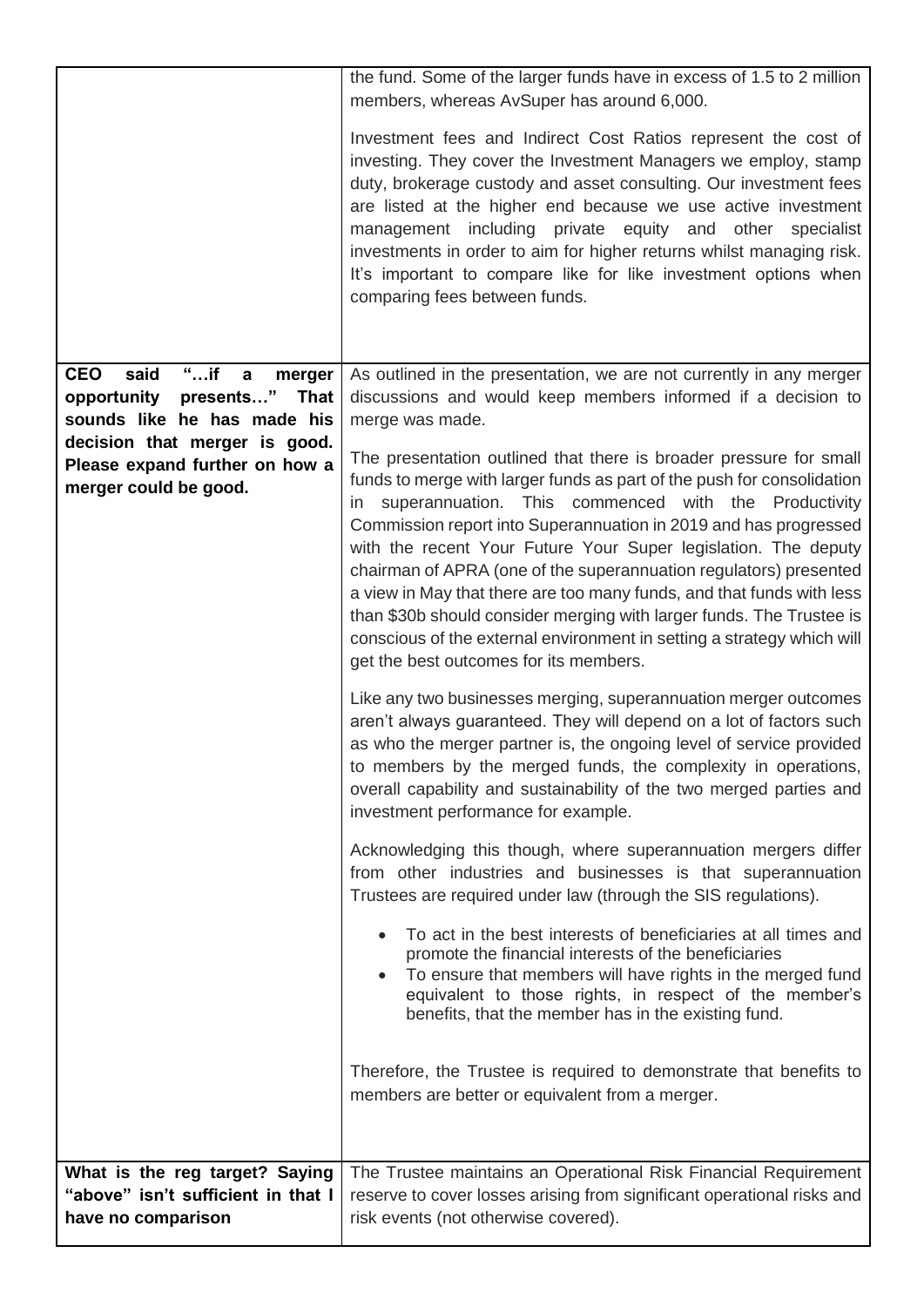| The CEO said our reserves are<br>"above"<br>this<br>target;<br>is<br>insufficient<br>have<br>as<br>no<br>comparison<br><b>Considering</b><br>the<br>high<br>fees | The minimum regulatory target for the Operational Risk Financial<br>Requirement is at least 0.25 per cent of funds under management<br>(FUM). This translates to approximately \$6.75m for AvSuper. The<br>Trustee annually assesses the amount of the reserve and is<br>comfortable with the level provisioned.<br>Unfortunately, I am unable to answer this question specifically as it |
|------------------------------------------------------------------------------------------------------------------------------------------------------------------|-------------------------------------------------------------------------------------------------------------------------------------------------------------------------------------------------------------------------------------------------------------------------------------------------------------------------------------------------------------------------------------------|
| charged and under-performance,                                                                                                                                   | is leading into personal advice.                                                                                                                                                                                                                                                                                                                                                          |
| please justify why a recent retiree<br>like myself should stay.                                                                                                  | What I can say is that all Australians should consider long term<br>investment returns, fees, insurance offerings and any other service<br>offerings a Fund (including AvSuper) may offer.                                                                                                                                                                                                |
|                                                                                                                                                                  | Ultimately it is up to every member to make their own decision.<br>Please get in touch with us directly if you'd like to speak to one of our<br>financial advisers.                                                                                                                                                                                                                       |
| Given that AvSuper has been                                                                                                                                      | Now that the test is in place, we will be managing our strategic asset                                                                                                                                                                                                                                                                                                                    |
| labelled an under performing<br>fund. What are you doing to<br>address this?                                                                                     | allocation slightly differently as we believe that the difference<br>between the strategic and the actual asset allocation was a main<br>reason for us not passing the assessment.                                                                                                                                                                                                        |
|                                                                                                                                                                  | Other than that, we are continuing to look for ways to deliver greater<br>returns to our members, including the use of different investment<br>approaches like private equity, and also through the careful<br>management of investment fees.                                                                                                                                             |
|                                                                                                                                                                  | Of course, we can't predict the future and how markets will perform,<br>but we are certainly doing our best with the tools and information<br>available.                                                                                                                                                                                                                                  |
| If I move to another fund say                                                                                                                                    | Yes, you can. However, it might impact the insurance that you are                                                                                                                                                                                                                                                                                                                         |
| Australian Super for the next 12                                                                                                                                 | able to access. The best thing to do is to speak to a financial adviser                                                                                                                                                                                                                                                                                                                   |
| months, can I move back to<br>AvSuper at a later stage?                                                                                                          | about your particular situation. If you'd like to speak with one of our<br>advisers, please get in touch.                                                                                                                                                                                                                                                                                 |
|                                                                                                                                                                  |                                                                                                                                                                                                                                                                                                                                                                                           |
| I'm particularly interested in                                                                                                                                   | The Trustee's Investment approach is guided by its Investment                                                                                                                                                                                                                                                                                                                             |
| hearing the investment<br>strategies to start (continue)                                                                                                         | beliefs as articulated on the AvSuper website. This includes that<br>Environmental, Social and Governance (ESG) factors and risks                                                                                                                                                                                                                                                         |
| divesting from fossil fuel reliant<br>holdings                                                                                                                   | impact the achievement of long term investment return objectives<br>and are an important consideration when investing.                                                                                                                                                                                                                                                                    |
|                                                                                                                                                                  | Rather than specifically excluding fossil fuel companies from the<br>portfolio, the Trustee empowers its investment managers to factor<br>the long term risks associated with these companies into the<br>investment process.                                                                                                                                                             |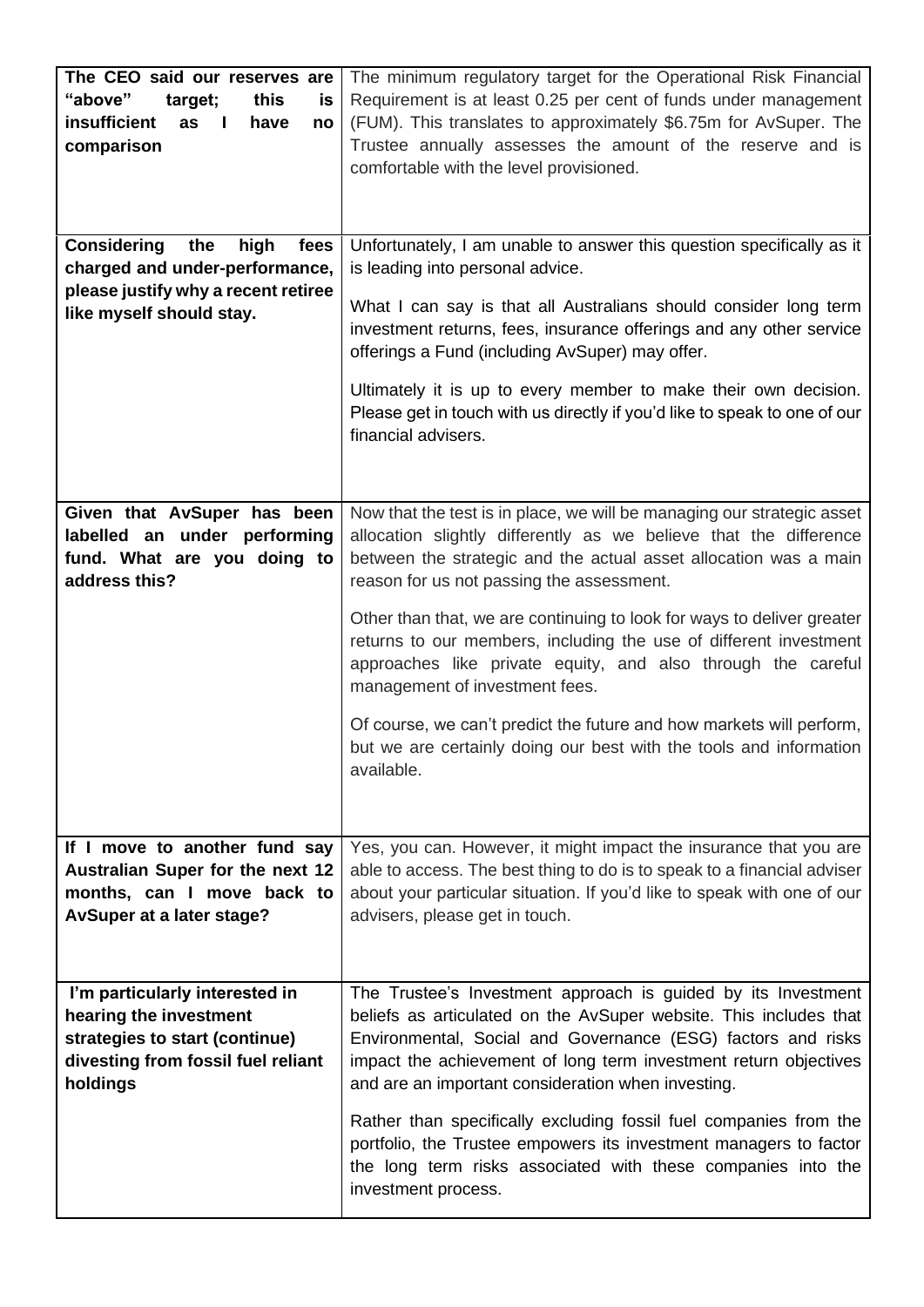| Accepting that it was a difference<br>between saa and actual aa, where<br>was the confusion in the first<br>place of what would happen?<br>(CEO, follow up q)                                                                                                                                      | The Trustee was not fully informed until the finalisation of the<br>legislation in June this year, that it would be assessed for the last<br>seven years on its actual performance against a benchmark for its<br>Strategic Asset Allocation. The Trustee had historically been<br>focussed on achieving its stated Investment Objectives.                                                                                                                                                                                                                                       |
|----------------------------------------------------------------------------------------------------------------------------------------------------------------------------------------------------------------------------------------------------------------------------------------------------|----------------------------------------------------------------------------------------------------------------------------------------------------------------------------------------------------------------------------------------------------------------------------------------------------------------------------------------------------------------------------------------------------------------------------------------------------------------------------------------------------------------------------------------------------------------------------------|
|                                                                                                                                                                                                                                                                                                    | Prior to the introduction of the APRA Performance Assessment, the<br>difference between the actual AA and SAA for the product was a<br>deliberate tactic used by the Trustee to reduce risk in the portfolio in<br>uncertain market environments. At points of time over the seven-<br>year period the Trustee took less risk than its strategic asset<br>allocation to still achieve its investment objective for the option. The<br>Trustee was focussed on preserving members capital in the case of<br>a downturn in markets.                                                |
| If a merger became necessary,<br>would there be any priority given<br>merger<br>with<br>another<br>to<br>a<br>'Industry Fund' V's a 'Retail<br>Fund'?                                                                                                                                              | If a merger became necessary, the Trustee would look to maximise<br>member outcomes from that process. Generally, factors for<br>consideration would include fees, investment returns, insurance,<br>service levels, governance levels, alignment with membership and<br>future sustainability.                                                                                                                                                                                                                                                                                  |
|                                                                                                                                                                                                                                                                                                    | Given AvSuper is an all profit to members fund, there is alignment<br>with the industry fund approach, but the Trustee would consider all<br>opportunities and always look to act in members best financial<br>interests.                                                                                                                                                                                                                                                                                                                                                        |
| I note some larger funds have an<br>admin cap of \$350. Is AvSuper<br>too small to match this level of<br>admin cost?                                                                                                                                                                              | Yes. Admin fees represent the allocation of admin and operating<br>costs to members. Some of the larger funds have in excess of 1.5 to<br>2 million members, whereas AvSuper has around 6,000. While<br>AvSuper's operating costs compared to its overall assets stacks up<br>favourably against the larger funds, we acknowledge that we will not<br>always be able to match some of the large funds on a pure fee per<br>member basis. But there can be other trade-offs; a large volume of<br>members may lead to lower personal service than a smaller boutique<br>offering. |
|                                                                                                                                                                                                                                                                                                    | In addition, some of the larger funds have higher administration fees<br>in the income stream and pension space than their accumulation<br>offerings, so it is important to consider your own circumstances.                                                                                                                                                                                                                                                                                                                                                                     |
| Why have two emails concerning<br>performance<br>the<br>test<br>been<br>subject to correction due to<br>missing information? Why are<br>these<br>relatively<br>simple<br>documents being botched by<br>supposedly<br>dealing<br>managers<br>with<br>complex<br>a<br>very<br>superannuation system? | You are correct that this is a complex superannuation system. The<br>Your Future Your Super performance test was a new legislative<br>requirement with the final regulations being issued in August 2021<br>and AvSuper being notified of the result at the end of August. The<br>notification to members was then required in September. This came<br>at the same time as a number of other significant regulatory changes.<br>For most regulatory change there is substantially more lead time to<br>test and configure systems.                                               |